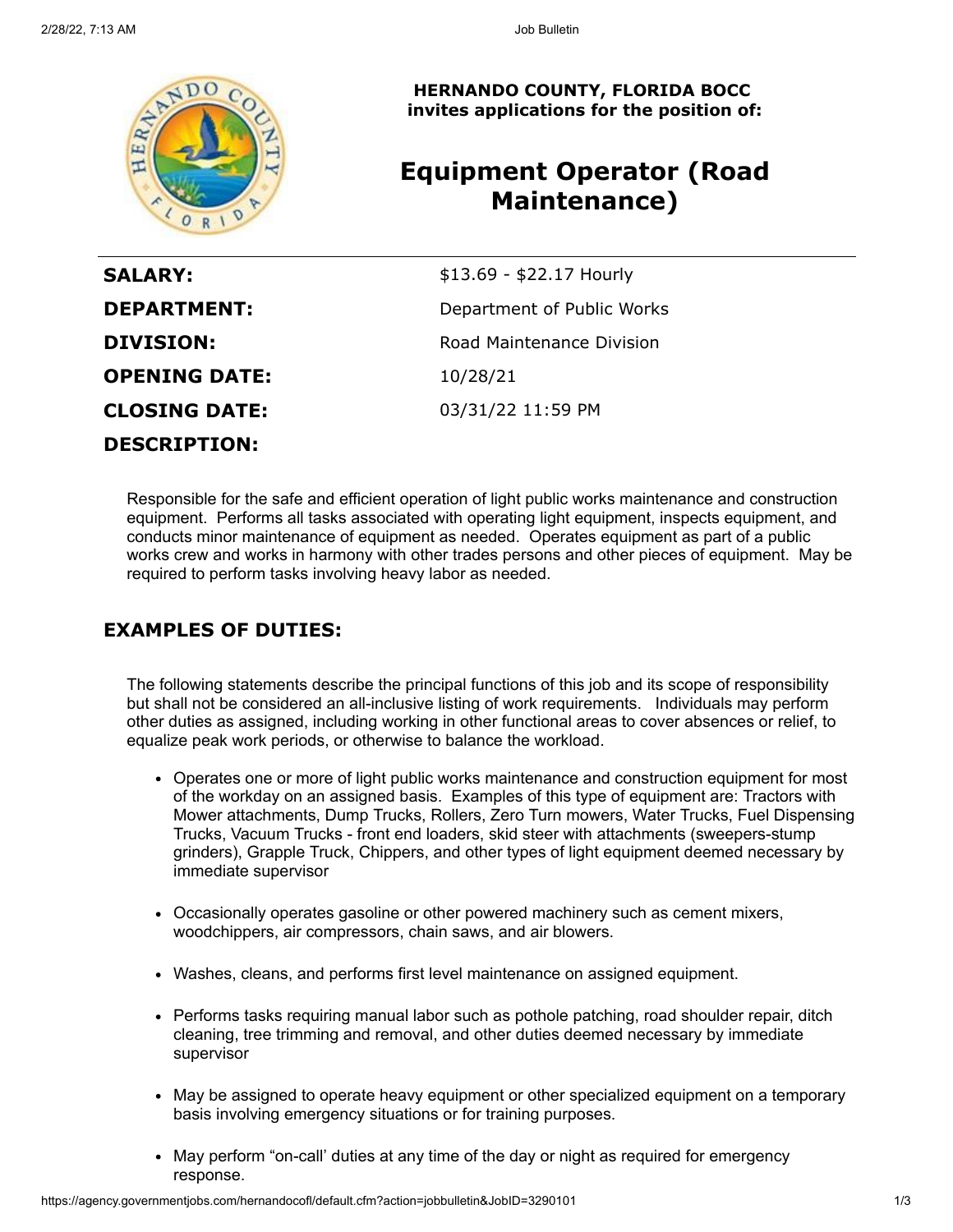Regular attendance.

# **TYPICAL QUALIFICATIONS:**

| Education       | Graduation from an accredited high school or possession of an acceptable equivalency<br>diploma (GED). Minimum of three (3) years directly related experience may be<br>substituted for educational requirements.                                                                                                                                                                                                                                                                                                                                |
|-----------------|--------------------------------------------------------------------------------------------------------------------------------------------------------------------------------------------------------------------------------------------------------------------------------------------------------------------------------------------------------------------------------------------------------------------------------------------------------------------------------------------------------------------------------------------------|
| Experience      | Minimum of three (3) years' experience in the safe operation of light maintenance and<br>construction equipment.                                                                                                                                                                                                                                                                                                                                                                                                                                 |
| <b>Skills</b>   | Ability to operate one or more of light public works maintenance and construction<br>equipment for most of the workday.                                                                                                                                                                                                                                                                                                                                                                                                                          |
| Licenses,<br>or | Must possess a valid Florida Commercial Class A or B driver's license and be<br>insurable by the current insurance carrier. May be required to obtain a tankers<br>Certifications endorsement. May be required to obtain ATSSA Flaggers & Intermediate Work Zone<br>Traffic Control Certification. Must possess or be able to obtain within 90 days of<br>Registrations employment, certification in NIMS/Incident Command Courses IS100PWb, IS200, and<br>IS700. This position is subject to random drug and/or alcohol testing when necessary. |

## **SUPPLEMENTAL INFORMATION:**

Pay Grade: 208 FLSA: Non-Exempt Bargaining Unity: Teamsters Local 79

APPLICATIONS MAY BE FILED ONLINE AT: <https://www.hernandocounty.us/home>

Position #13688 EQUIPMENT OPERATOR (ROAD MAINTENANCE) KD

15470 Flight Path Drive Brooksville, FL 34604 (352) 754-4817

[kdale@co.hernando.fl.us](mailto:kdale@co.hernando.fl.us)

#### **Equipment Operator (Road Maintenance) Supplemental Questionnaire**

- \* 1. What is your highest level of education?
	- High School Diploma or GED
	- $\square$  Associates
	- Bachelors Degree
	- **O** Masters Degree
	- Doctorate
	- **Technical School**
- \* 2. Do you possess a valid Florida Commercial Class A or B Driver's License in good standing?
	- □ Yes
	- $\square$  No